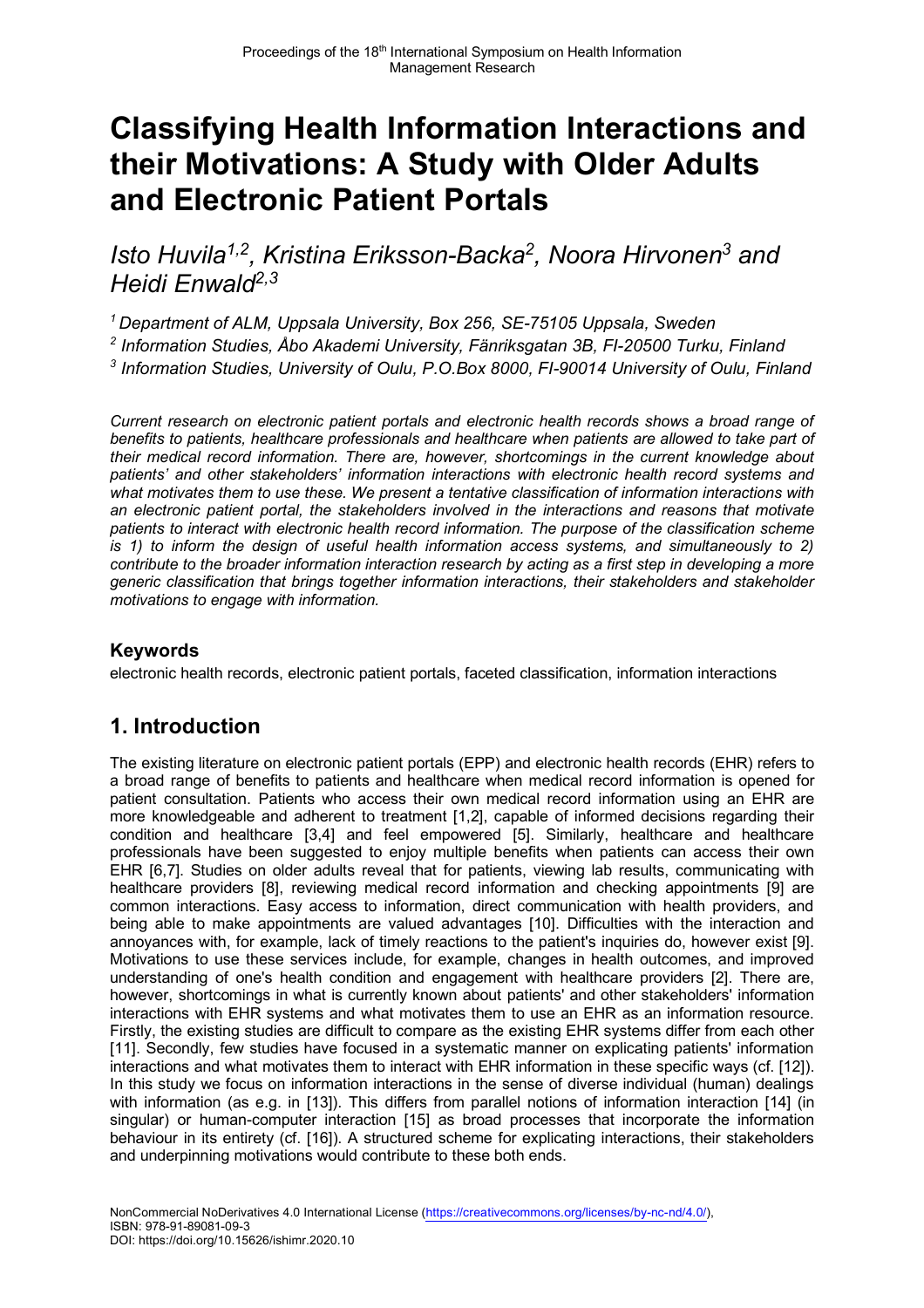On a more general level, the issue of a lack of systematic mapping of information interactions and their relation to the purposes and motivation of engaging with information is not, however, specific to EHRs and health information. So far, the efforts of classifying information interactions have been largely limited to information searching (e.g. [17-19]) whereas the work on motivations has only relatively recently began to broaden its interest beyond the classical (but to a large degree, useful) cognitive-instrumental and task-based theorising [20-23] to cover other issues like meaning-making [24] and emotions [25,26] even if the holistic nature of information behaviour has been acknowledged in principle for a long time [27]. In order to improve the current understanding of the underpinnings of information interactions to cover these relatively under-researched dimensions, it would be useful to build on the existing classificatory line of research and broaden it to pursue towards a systematic understanding of how interactions, their stakeholders and underlying motivations are related to each other. Such a classification would be helpful in understanding similarities and differences between specific interactions and different types of interactions, shedding light on chains of operations and in developing measures to facilitate them with systems and services.

As a first step towards addressing this gap, the aim of this article is to present a tentative classification of information interactions with an electronic patient portal, their related stakeholders and reasons that motivate them. The purpose with the classification scheme is 1) to inform the design of health information access systems, and simultaneously to 2) contribute to the broader information interaction research by acting as a foundational inquiry into developing a more generic classification that brings together information interactions, their stakeholders and stakeholder motivations to engage with information. The work is based on a qualitative analysis of transcripts of a focus group interview study conducted with older adults in Finland.

## **2. Classification of information interactions**

Several earlier studies have investigated patients' attitudes and preferences towards EHRs (e.g. [28- 32]), and especially more recently, how specific systems are used in practice (e.g. [33,34]). In contrast to system and system use centred studies (e.g. what user interactions EHR systems are built for as in [11]), there is less research that would specifically focus on information interactions and use [35], and systematic mapping of how users interact with the information in EHRs. The same apply to existing classifications in the medical domain such as the PICO framework for identifying components of clinical questions [36] that focus on medical interventions rather than explication of what patients do. In other contexts, both domain specific and generic classification schemes of both tasks (e.g. [37- 39,17]) and information interactions have been developed (e.g. [20,17-19,40]) and used to support such efforts by serving as a structuring and communication instrument for giving complex personal and social informational processes a manageable structure and organisation [41,42] and to understand the relation between work and search tasks (e.g. [43,44]).

#### **3. Method and material**

Older adults' information interactions with EPPs were elicited in six (G1-6) focus group interviews (3-5 persons per group, reported in this article with letters A-D) with altogether 24 individuals conducted in Finland in 2018. A convenience sample of active older adults, either only recently retired or those still active in working life (i.e. not elderly), with experience of EPPs was used. None of the participants had a professional background in healthcare. The participants, 17 (71%) female and seven male, were between 55 and 73 years old (mean 60.6 years). The interviews were semi-structured and focused on EPP user experiences (uses, barriers, enablers and outcomes of use) and health information behaviour. The themes and interview guide were developed on the basis of an earlier systematic review of literature on older adults' views on eHealth services [45]. In the end of the interviews, the groups were asked to discuss their ideas, needs and wishes concerning an ideal EPP. The interviews lasted between 47 and 91 minutes in duration. Four of the group interviews were conducted in Finnish and two in Swedish. In five interviews, two researchers were present, one of them acting primarily as a notetaker and observer while the other guided the discussion. All interviews were video and audiorecorded and transcribed. The data was analysed using a grounded theory inspired approach for inductive thematic coding and identifying different types of information interactions with EHRs and their underlying reasons in the material, first by IH, and in a subsequent phase, independently by a KEB. After the second round, the differences in the two initial classifications were discussed and solved using a consensus-based approach. The data were analysed using inductive thematic coding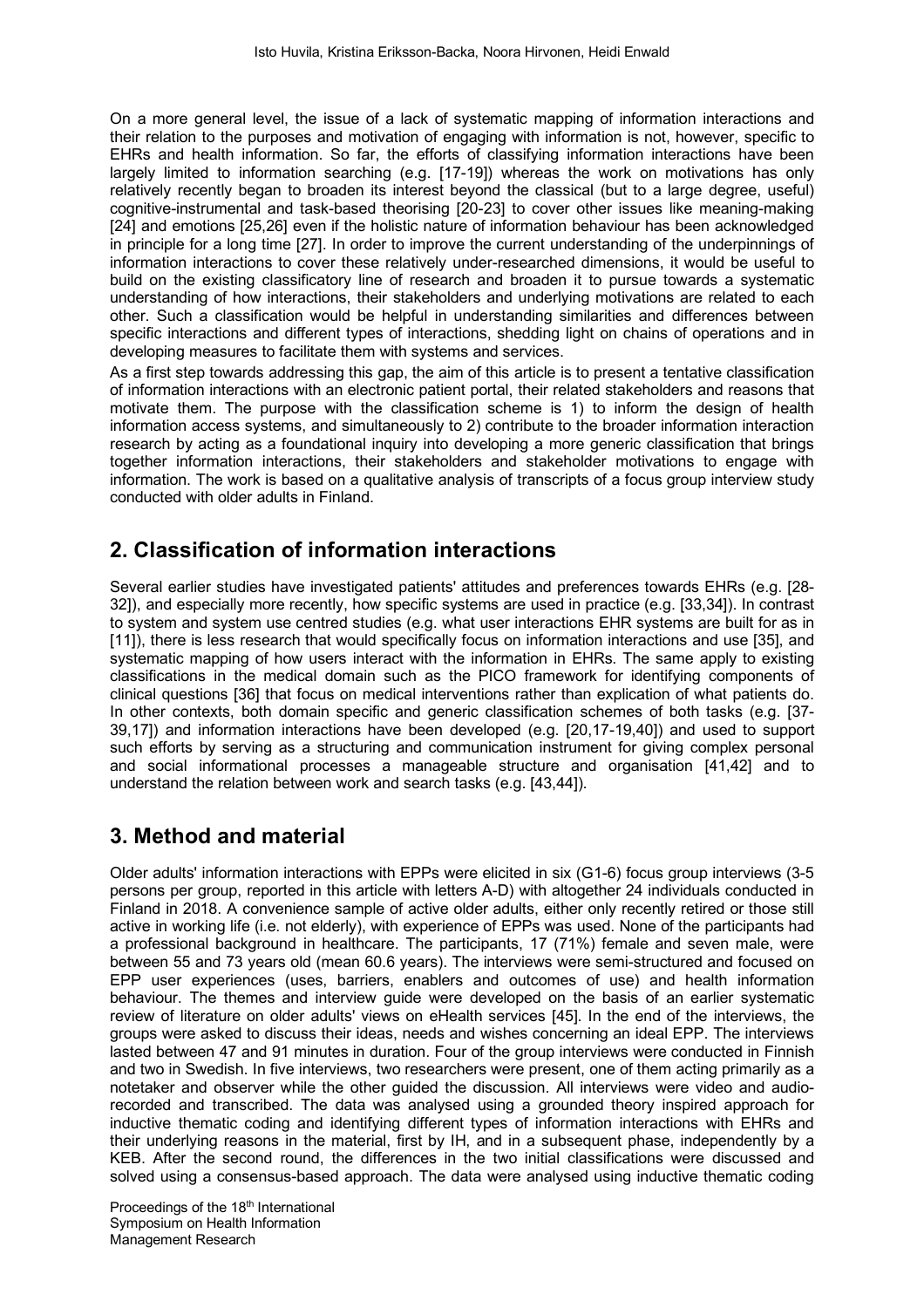and identifying different types of information interactions with EHRs and their underlying reasons in the material by two of the authors.

## **4. Results**

The analysis of the interview material produced a five-dimensional, two-level classification of interactions with EHR and their motivations (Table 1). In the classification scheme, the first facet describes purposes that motivate interviewees to interact with EHR (P) (including orientation/recall for understanding what has happened, pleasure and curiosity, use of information for direct action, knowledge making, self-understanding and meaning-making, and controlling what others have done) and the second, their information interactions (II) (e.g. communication, preservation, management, getting informed) with it. In addition, the facet of stakeholders (S) related to the interactions was identified in the analysis to explicate actors and actor roles involved in these activities. Finally, according to the final facet in the classification, the stakeholders can be either subjects (SS) i.e. doers/initiators, or objects (SO) i.e. targets of the interactions, and their participation can be either uncontested or contested (\*) (i.e. considered illegitimate/unauthorised by another stakeholder group) as illustrated by the quotes in Table 1 and in the examples below. Whereas it can be expected that the interactions, motivations and stakeholder roles have certain generic relevance, the stakeholder groups are obviously specific to each individual context of analysis (e.g. EHRs and EPPs). In contrast to [19] and [46] but similarly to [47], we did not consider it helpful to split information and communication related activities to separate facets but chose to treat communication as one type of information interaction.

The functioning of the classification can be briefly exemplified using two examples from the analysed data. The interviewees discussed how information might be hidden in an EHR. Partly, in G1 the interviewees were suspicious that healthcare staff might use professional jargon for hindering patients' understanding of their medical condition i.e. to hide information for impeding independent knowledgemaking, for instance, before having a discussion with a professional. Here one of the groups, the patients, see themselves as uncontested and healthcare staff as contested stakeholders in this particular interaction. This can be classified (see Table 1 for abbreviations) as (P): Knowledge making; (II): Hiding information; (S): Healthcare staff (SS\*), Patients (SO). Partly, the interviewees described how they used the functions of the system to hide information they did not want everyone (including some professionals) to read i.e. (P): Getting informed; (II): Hiding information; (S): patients (SS), healthcare staff (SO). The legitimacy of this information interaction could obviously be contested by healthcare staff.

As a second example, the interviewees described how they used the EHR for managing information. In different instances, the purpose of (II) managing information could be, for instance, (P) orientation and recall of what had happened during past visits, what medicines had been prescribed, or how a condition had developed. The stakeholders include patients (in case it would be possible in an EPP to add/correct information in an EHR), guardians (a representative when the patient is a minor or an elderly relative), and healthcare staff (inputs information in the EHR) as subjects/actors (SS). Objects of the interaction (SO) varied from being the patients (e.g. when information was managed for own knowledge or meaning making, or SS was a guardian), healthcare staff (when information was managed to inform caregivers), and researchers (when information is potentially managed and used for medical research).

Our suggestion is that the next step after categorising information interactions according to the proposed classification is to consider their implications and whether they should be considered as productive (and supported by technical systems and/or social rules), problematic (that should be actively hindered), or acceptable (that should not be encouraged but do not need to be actively restricted). When studying existing systems, it would also be useful to assess the (un)successfulness of the interactions (e.g. information is not found or communication does not work). The resulting insights can be applied to inform the development of both existing and future EPPs (and in a more general sense, other information systems) to help them support information interactions the different stakeholders and relevant. The insights collected from the perspective of a single stakeholder group (here, patients) can also be complemented with data collected from other stakeholder groups, both to inform the development of new contextualised iterations of the proposed classification scheme and to gather data on other stakeholders' motivations and information interactions with information systems (e.g. EHRs and EPPs).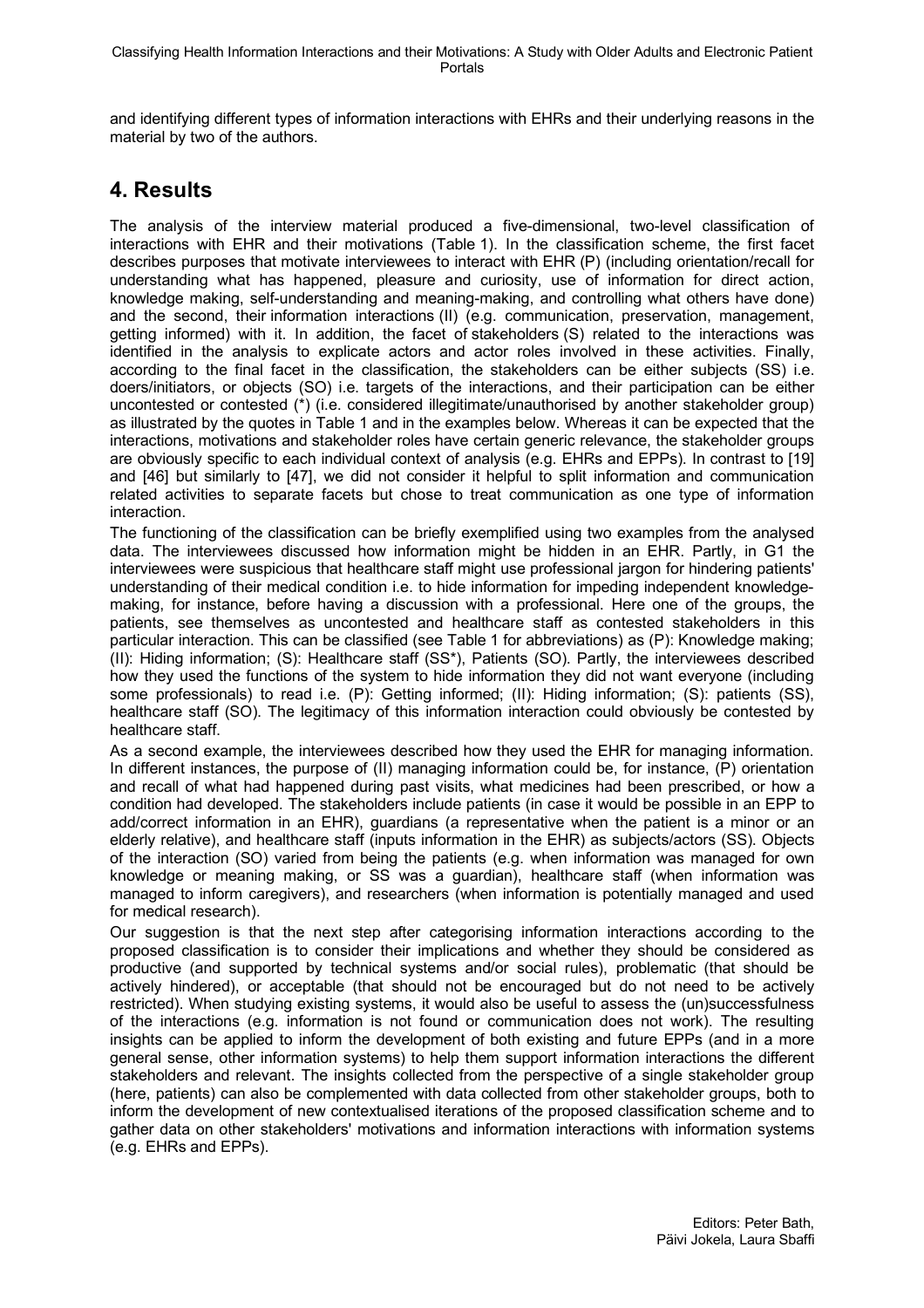**Table 1** Faceted classification of information interactions with electronic health records (EHR).

| <b>Interactions</b>                            |                                                       | <b>Examples</b>                                                                                                                                                                           |
|------------------------------------------------|-------------------------------------------------------|-------------------------------------------------------------------------------------------------------------------------------------------------------------------------------------------|
| Purposes of<br>interacting (P)                 | Orientation/Recall (what<br>happened)                 | "I just look what there has happened on different visits to [the<br>hospital]" G3D                                                                                                        |
|                                                | Pleasure/curiosity                                    | "I was like generally curious how [the EHR] looks like" G1A                                                                                                                               |
|                                                | For direct action                                     | "You can sort of prepare yourself [for a visit] by reading your<br>prescriptions again" G5C                                                                                               |
|                                                | Knowledge making                                      | "To reflect, so to say, one-self [] and to find evidence for one's<br>ideas" G1D                                                                                                          |
|                                                | Self-understanding and<br>meaning-making              | "At some age you begin to [], it becomes more common to keep<br>track of things" G5C                                                                                                      |
|                                                | Controlling what others<br>have done                  | "You can, like, compare a little if s/he has done her job, like,<br>properly" G3C                                                                                                         |
| Information<br>interactions (II)               | Communication                                         | "Can I get in touch with a sensible person there" G4B                                                                                                                                     |
|                                                | Correcting information                                | "[Possibility to add] that I am allergic to that soap, or whatever"<br>G2C; "[Information] is wrong and nothing has been corrected" G4A                                                   |
|                                                | Preservation                                          | "The idea is that people don't need to remember" G1A                                                                                                                                      |
|                                                | Information management                                | "In [EHR] it is easier to get a overall idea of it" G5B                                                                                                                                   |
|                                                | Adding information                                    | "There could be an own section "I think I have this [condition]" G2C                                                                                                                      |
|                                                | Comparison/evaluation                                 | "Are they within reference values [] and then reflect [] systems<br>should support this" G1D                                                                                              |
|                                                | Hiding information                                    | "I have blocked [] that not everyone gets to all information" G3B;<br>"With that [professional] jargon it is possible to hide the real<br>condition or the message from a lay reader" G1D |
|                                                | Avoiding information                                  | "I don't want to hear all details" G5C                                                                                                                                                    |
|                                                | Getting informed                                      | "You should get [cancer information] personally, they are that<br>sensitive" G1C                                                                                                          |
| Stakeholder (S)                                | Patient                                               | "Have I forgotten to to tell the doctor that my information can be<br>put there" G2C                                                                                                      |
|                                                | Guardian (or<br>representative)                       | "There you need to have a consent of the child that [] a parent<br>can see them" G1A                                                                                                      |
|                                                | Peer(s)                                               | "I have had no need to share with anyone outside of my family"<br>G2B                                                                                                                     |
|                                                | Healthcare professional(s)                            | "It depends a lot on the doctor, how much [documentation text]<br>they write" G5C                                                                                                         |
|                                                | Researcher(s)                                         | "This kind of package of information, you can say that [it can be]<br>sometimes later really valuable for researchers" G4B                                                                |
| Stakeholder role<br>(SS/SO)                    | Subject (SS)                                          | "I was in [the system] and looked" G5B                                                                                                                                                    |
|                                                | Object (SO)                                           | "Could you [say] it to your doctor?" G3C                                                                                                                                                  |
| Stakeholder<br>participation in<br>interaction | Contested by other<br>stakeholders (*)                | "[Information] should not be known [available] for parents after 18<br>years [of age]" G3D                                                                                                |
|                                                | Uncontested by other<br>stakeholders ( <none>)</none> | "You can see the general situation there" G5C                                                                                                                                             |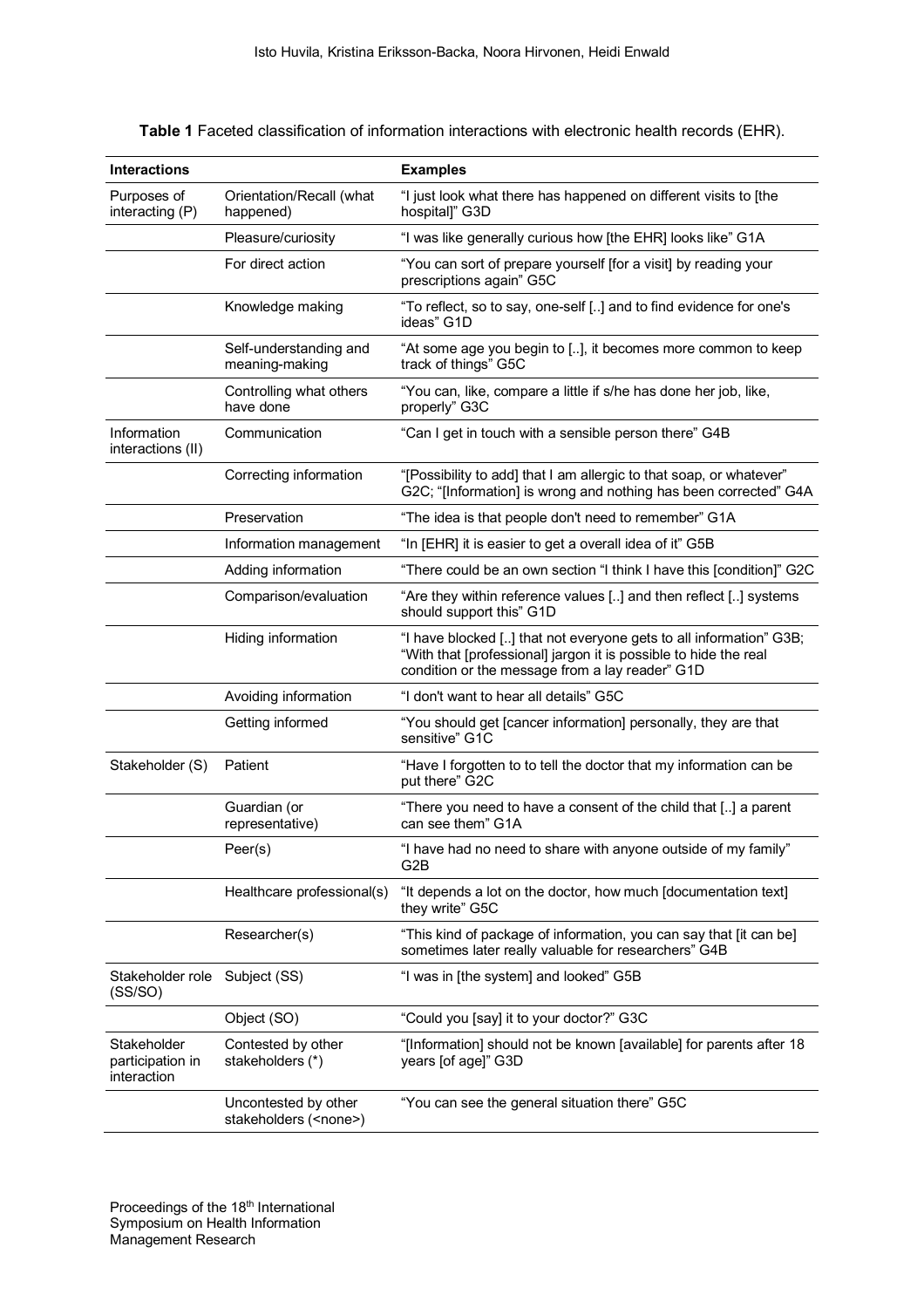# **4. Discussion and Conclusions**

The proposed categorisation of interactions helps to explicate both current and potential interactions with an EHR from the perspective of their everyday and information related needs and wants. This differs from earlier studies focussing on the functions and usefulness of EHRs according to system functions (e.g. whether it is possible to read certain data, write comments, block access to information) and what users of such systems should be entitled to according to external criteria (e.g. freedom of information, how patients should take more responsibility and be empowered from healthcare perspective). As established in the literature, real-life situations that propel information interactions emerge out of the interaction between people and interactions themselves (cf. [48]). In addition to this, the proposed classification scheme allows describing EHRs in terms of how they facilitate or hinder specific activities relating to keeping, management, seeking and use of information on personal health, and which parts of the system and its different stakeholders are relevant to these interactions. In future studies, this first classification developed in the context of a specific population and context needs to be compared with others and refined accordingly. The major limitations of the present study relate to the limited size of the qualitative sample, its focus on Finnish older adults and their experiences of a limited number of EHR systems.

Our suggestion is that the next step after categorising information interactions according to the proposed classification is to consider their implications and whether they should be considered as productive (and supported by technical systems and/or social rules), problematic (that should be actively hindered), or acceptable (that should not be encouraged but do not need to be actively restricted). When studying existing systems, it would also be useful to assess the (un)successfulness of the interactions (e.g. information is not found or communication does not work). The resulting insights can be applied to inform the development of both existing and future EPPs (and in a more general sense, other information systems) to help them support information interactions the different stakeholders find relevant. System development might include personalising the elements of EPP and tailoring its content (see e.g., position paper by Enwald forthcoming). The insights collected from the perspective of a single stakeholder group (here, patients) can also be complemented with data collected from other stakeholder groups, both to inform the development of new contextualised iterations of the proposed classification scheme and to gather data on other stakeholders' motivations and information interactions with information systems (e.g. EHRs and EPPs).

Beyond the specific implications in the context of understanding the use of EHRs as a particular information object and source, the proposed classification scheme is a first step towards developing a more systematic and fine-grained understanding of information interactions and the purposes of engaging in them beyond and in more detail in comparison to the generic classical premise that information interactions are propelled by 'problematic situations' [49] or gaps [50]. Such a classification is helpful in articulating where the eventual gaps are and what is the problem, in addition to explicating other types of underpinnings of interacting with information. Moving beyond the specific context of EHRs and building on the literature on information interactions, the present scheme can be complemented with additional types of information interactions (e.g. dissemination and creation [19]) and motivations. It is also conceivable that the scheme discussed in the present text can be complemented, when needed, with additional facets, or combined with parallel schemes, for instance, the framework for classifying information interactions proposed by Cool and Belkin [19] to explicate, for instance, multiple information objects involved in interactions, the systematicity and degree of interactions, and the various criteria that influences them.

## **Acknowledgements**

The authors would like to thank the participants of the focus group interviews. The work is supported by the under Academy of Finland Grant No. 287084 for the research project Taking Health Information Behaviour into Account: implications of a neglected element for successful implementation of consumer health technologies on older adults (HIBA). Huvila's work was conducted in part during the time when he was a visiting professor at the School of Information, The University of British Columbia.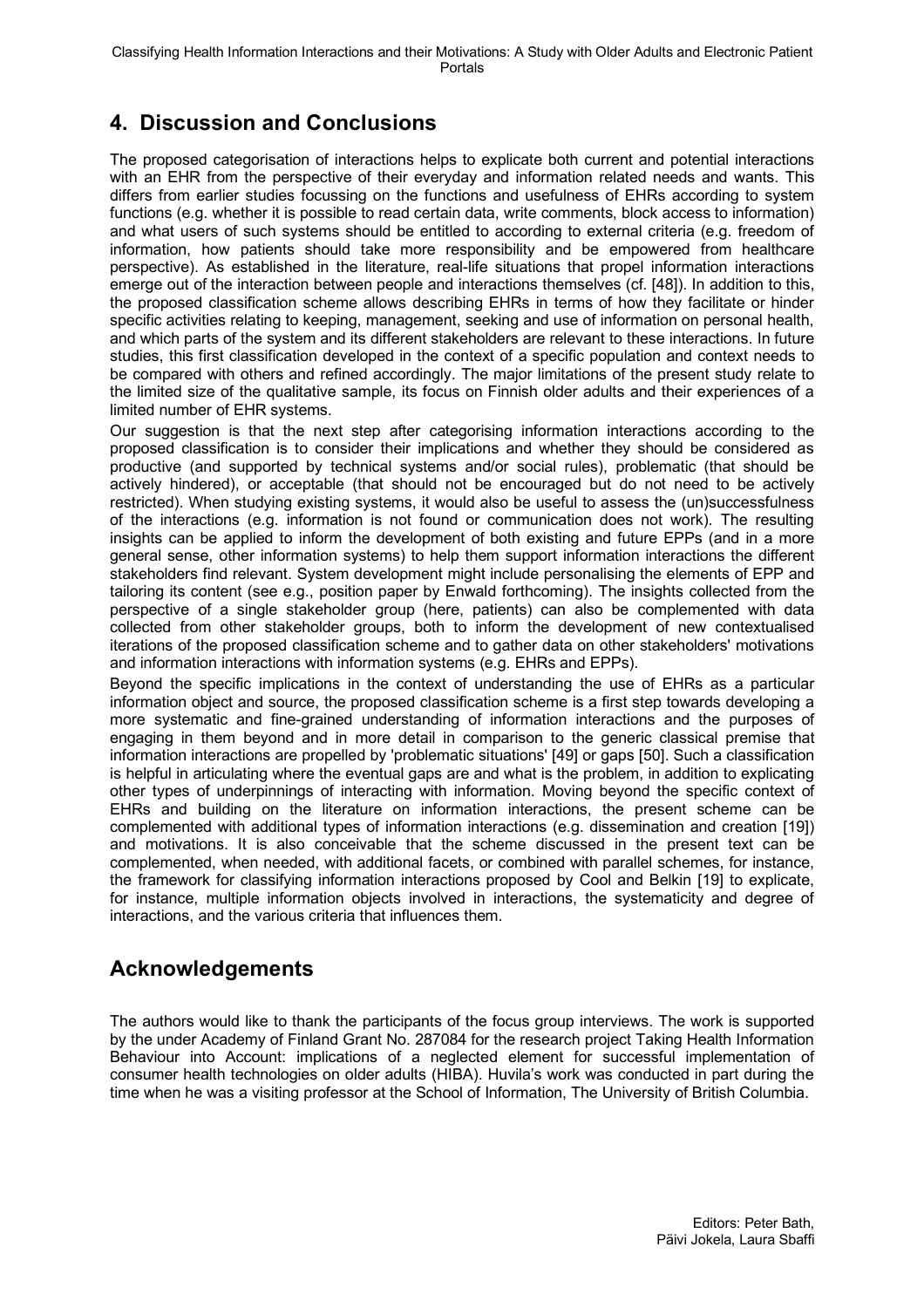#### **References**

- [1] Ammenwerth E, Schnell-Inderst P, Hoerbst A. *The impact of electronic patient portals on patient care: a systematic review of controlled trials*. Journal of Medical Internet Research 2012; 14(6): e162. DOI: http://dx.doi.org/10.2196/jmir.2238
- [2] Crameri K A, Maher L, Dam P V, Prior S. *Personal electronic healthcare records: What influences consumers to engage with their clinical data online? A literature review*. Health Information Management Journal 2020. DOI: https://doi.org/10.1177%2F1833358319895369
- [3] Kuo AMS, Thavalathil B, Elwyn G, Nemeth Z, Dang S. *The Promise of Electronic Health Records to Promote Shared Decision Making: A Narrative Review and a Look Ahead*. Medical Decision Making 2018 Sep; 38(8):10401045. DOI: https://doi.org/10.1177/0272989X18796223
- [4] Davis S, Roudsari A, Raworth R, Courtney K L, MacKay L. *Shared decision-making using personal health record technology: a scoping review at the crossroads*. Journal of the American Medical Informatics Association 2017; 24(4): 857866. DOI: https://doi.org/10.1093/jamia/ocw172
- [5] Risling T, Martinez J, Young J, Thorp-Froslie N. *Evaluating Patient Empowerment in Association With eHealth Technology: Scoping Review*. Journal of Medical Internet Research 2017 Sep; 19(9): e329. DOI: https://doi.org/10.2196/jmir.7809
- [6] Cajander A, Grünloh C. *Electronic Health Records Are More Than a Work Tool: Conflicting Needs of Direct and Indirect Stakeholders*. In: CHI 2019, May 4-9, 2019, Glasgow, Scotland. New York: ACM; 2019. DOI: https://doi.org/10.1145/3290605.3300865
- [7] Pagliari C, Shand T, Fisher B. *Embedding online patient record access in UK primary care: a survey of stakeholder experiences*. JRSM Short Reports. 2012;3(5). Available from: http://shortreports.rsmjournals.com/content/3/5/34.abstract
- [8] Nahm E S, Zhu S, Bellantoni M, Keldsen L, Charters K, Russomanno V, et al. *Patient Portal Use Among Older Adults: What Is Really Happening Nationwide?* Journal of Applied Gerontology 2018; 39(4): 442450. DOI: https://doi.org/10.1177%2F0733464818776125
- [9] Wildenbos G A, Horenberg F, Jaspers M, Peute L, Sent D. *How do patients value and prioritize patient portal functionalities and usage factors? A conjoint analysis study with chronically ill patients*. BMC Medical Informatics and Decision Making 2018; 18(1): 108. DOI: https://doi.org/10.1186/s12911-018-0708-5
- [10] Turner A M, Osterhage K, Hartzler A, Joe J, Lin L, Kanagat N, et al. *Use of Patient Portals for Personal Health Information Management: The Older Adult Perspective*. AMIA - Annual Symposium proceedings AMIA Symposium 2015; 2015: 12341241.
- [11] Roehrs A, da Costa C A, da Rosa Righi R, De Oliveira F K S. *Personal Health Records: A Systematic Literature Review*. Journal of Medical Internet Research 2017; 19(1): e13. DOI: https://doi.org/10.2196/jmir.5876
- [12] Huvila I, Ek S, Enwald H, Eriksson-Backa K, Hirvonen N, Känsäkoski H. *Taking Health Information Behaviour into Account in the design of e-health services*. Finnish Journal of eHealth and eWelfare 2016; 8(4): 153-63. Available from: https://journal./njehew/article/view/60194
- [13] Marchionini G. *Human-information interaction research and development*. Library & Information Science Research 2008; 30(3): 165-74. DOI: https://doi.org/10.1016/j.lisr.2008.07.001
- [14] Toms E G. *Information Interaction: Providing a Framework for Information Architecture*. Journal of the American Society for Information Science and Technology 2002; 53(10): 855-62. DOI: https://doi.org/10.1002/asi.10094
- [15] Zhang P, Galletta D. *Foundations of Human-Computer Interaction in Management Information Systems: An Introduction*. In: Zhang P, Galletta D, editors. Human-Computer Interaction and Management Information Systems: Foundations. New York: M.E. Sharpe; 2006. p. 118.
- [16] Wilson T D. *Human Information Behavior*. Informing Science 2000; 3(2): 49-55.
- [17] Algon J. *Classifications of tasks, steps, and information-related behaviors of individuals on project terms*. In: ISIC '96: Proceedings of an international conference on Information seeking in context. London, UK: Taylor Graham Publishing; 1997. p. 205-21.
- [18] Pharo N. *Web information search strategies: A model for classifying web interaction*. In: Aparac T, Saracevic T, Ingwersen P, Vakkari P, editors. Proceedings of the 3rd International Conference on the Conceptions of the Library and Information Science (CoLIS). Lokve: Benja Publishing; 1999. p. 207-18.
- [19] Cool C, Belkin N. *A Classification of Interactions with Information*. In: Bruce H, editor. CoLIS4: Proceedings of the Fourth International Conference on Conceptions of Library and Information Science, Seattle, WA, USA, July 21-25, 2002. Greenwood Village: Libraries Unlimited; 2002. p. 115.

Proceedings of the 18<sup>th</sup> International Symposium on Health Information Management Research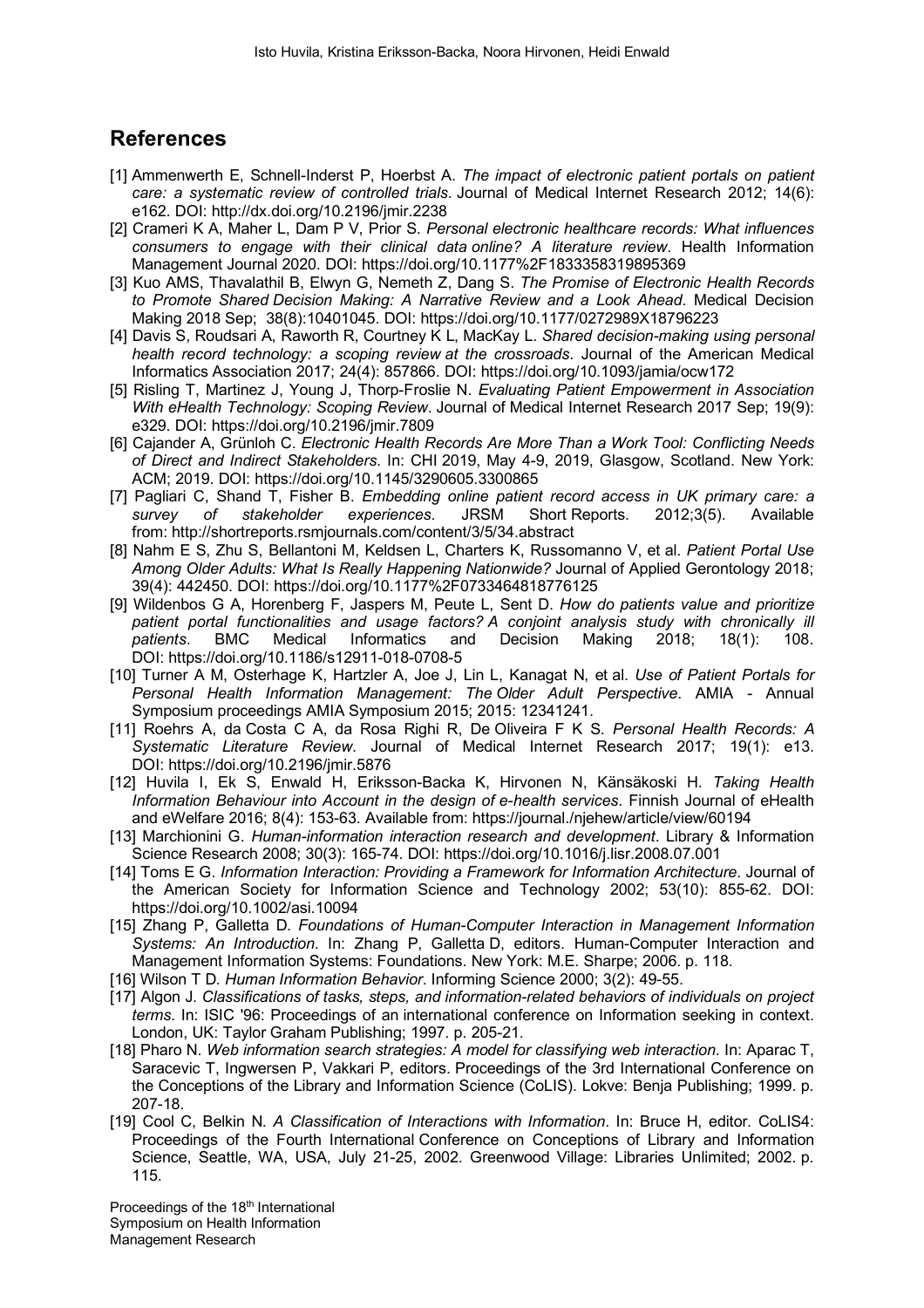- [20] Belkin N J, Marchetti P G, Cool C. *Braque: design of an interface to support user interaction in information retrieval*. Information Processing and Management 1993; 29(3): 325-44. DOI: https://doi.org/10.1016/0306-4573(93)90059-M
- [21] Ingwersen P. Information Retrieval Interaction. London: Taylor Graham; 1992.
- [22] Vakkari P. *Task complexity, problem structure and information actions. Integrating studies on information seeking and retrieval*. Information Processing and Management 1999; 35: 819-37. DOI: https://doi.org/10.1016/S0306-4573(99)00028-X
- [23] Byström K, Järvelin K. *Task complexity affects information seeking and use*. Information Processing and Management 1995; 31(2): 191-213. DOI: https://doi.org/10.1016/0306- 4573(95)80035-R
- [24] Ruthven I. *Making Meaning: A Focus for Information Interactions Research*. In: Proceedings of the 2019 Conference on Human Information Interaction and Retrieval. CHIIR '19. New York, NY, USA: ACM; 2019. p. 163-71.
- [25] Nahl D, Bilal D, editors. Information and emotion: The emergent Affective Paradigm in Information Behavior Research and Theory. Medford, NJ: Information Today; 2007.
- [26] Savolainen R. *Emotions as motivators for information seeking: A conceptual analysis*. Library & Information Science Research 2014; 36(1): 59-65. DOI: https://doi.org/10.1016/j.lisr.2013.10.004
- [27] Huvila I, Ahmad F. *Holistic information behavior and the perceived success of work in organizations*. Library & Information Science Research 2018 Jan; 40(1): 18-29. DOI: https://doi.org/10.1016/j.lisr.2018.03.004
- [28] Ross S E, Todd J, Moore L A, Beaty B L, Wittevrongel L, Lin C T. *Expectations of patients and physicians regarding patient-accessible medical records*. Journal of Medical Internet Research 2005; 7(2): e13. DOI: http://dx.doi.org/10.2196/jmir.7.2.e13
- [29] Hoerbst A, Kohl C D, Knaup P, Ammenwerth E. *Attitudes and behaviors related to the introduction of electronic health records among Austrian and German citizens*. International Journal of Medical Informatics 2010; 79(2): 8189. DOI: http://dx.doi.org/10.1016/j.ijmedinf.2009.11.002
- [30] Young R, Willis E, Cameron G, Geana M. *"Willing but Unwilling": Attitudinal barriers to adoption of home-based health information technology among older adults*. Health Informatics Journal 2014; 20(2): 127135. DOI: https://doi.org/10.1177%2F1460458213486906
- [31] Nymberg V M, Bolmsjö B B, Wol M, Calling S, Gerward S, Sandberg M. *`Having to learn this so late in our lives…' Swedish elderly patients' beliefs, experiences, attitudes and expectations of ehealth in primary health care*. Scandinavian Journal of Primary Health Care 2019 Jan; 37(1): 41-52. DOI: https://doi.org/10.1080/02813432.2019.1570612
- [32] Wibe T, Helles R. *"Sannheten kan vre brutal" klinisk dokumentasjon som informasjonskilde for pasienter*. In: Helles R, Olsen RM, editors. Digitalisering i sykepleietjenesten - en arbeidshverdag i endring. Oslo: Cappelen Damm Akademisk; 2019. p. 4972.
- [33] Walker J, Leveille S, Bell S, Chimowitz H, Dong Z, Elmore J G, et al. *OpenNotes After 7 Years: Patient Experiences With Ongoing Access to Their Clinicians' Outpatient Visit Notes*. Journal of Medical Internet Research 2019 May; 21(5): e13876. DOI: https://doi.org/10.2196/13876
- [34] Huvila I, Daniels M, Cajander Å, Åhlfeldt R M. *Patients reading their medical records: differences in experiences and attitudes between regular and inexperienced readers*. Information Research 2016; 21(1). Available from: http://www.informationr.net/ir/21-1/paper706.html
- [35] Fraccaro P, Vigo M, Balatsoukas P, Buchan I E, Peek N, van der Veer S N. *The influence of patient portals on users' decision making is insuffciently investigated: A systematic methodological review*. International Journal of Medical Informatics 2018; 111: 100-11. DOI: https://doi.org/10.1016/j.ijmedinf.2017.12.028
- [36] Richardson W S, Wilson M C, Nishikawa J, Hayward R S. *The well-built clinical question: a key to evidence-based decisions*. ACP Journal Club 1995; 123: A12-A13. DOI: https://doi.org/10.7326/ACPJC-1995-123-3-A12
- [37] Xie I. *Dimensions of tasks: influences on information-seeking and retrieving process*. Journal of Documentation 2009; 65(3): 339-66.
- [38] Li Y. *Task Type and A Faceted Classification of Tasks*. Proceedings of the American Society for Information Science and Technology 2004; 41(1): 118.
- [39] Li Y, Belkin N J. *A faceted approach to conceptualizing tasks in information seeking*. Information Processing & Management 2008; 44(6): 1822-1837. DOI: https://doi.org/10.1016/j.ipm.2008.07.005
- [40] Stiller J. *A framework for classifying interactions in cultural heritage information systems*. International Journal of Heritage in the Digital Era 2012; 1(1\_suppl): 141-6. DOI: https://doi.org/10.1260%2F2047-4970.1.0.141
- [41] Huvila I, Widén-Wulff G. *Perspectives to the classification of information interactions: The Cool and Belkin faceted classification scheme under scrutiny*. In: Proceedings of the First Symposium on